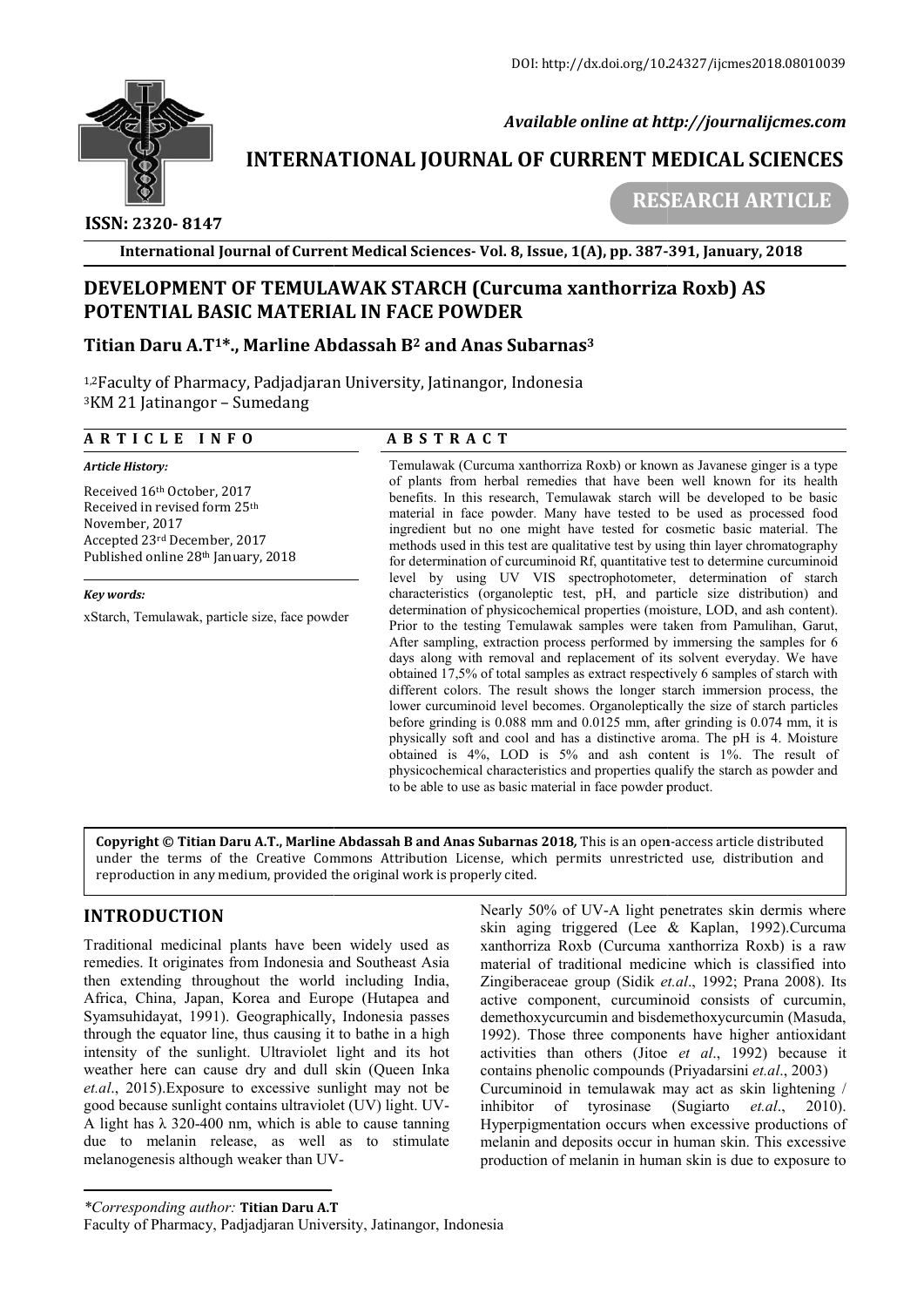UV light, α-Melanocyte Stimulating Hormone (α-MSH), Agouti Signal Protein (ASP) and increasing metabolism of tyrosinase enzymes (Sulaimon and Kitchell, 2003). Tyrosinase is an enzyme which can catalyze melanin synthesis in melanocytes (Kim and Uyama, 2005; Khan, 2007). People have the same purpose on using skin lightening, it is to improve the quality of skin's physical appearance in order to increase acceptance in social interaction especially women. (Goeswin, 2015). That is what makes Curcuminoid in temulawak starch different from rice starch and yam starch to be developed as the basic material.

Starch is a carbohydrate consisting of amylose and amylopectin. (Jacobs and Delcour, 1998). Utilization of starch in the field of cosmetics is widely used for making face powder. Rice starch and yam starch are often use as skin whitener

(Lukitaningsih, 2009). However Temulawak has not been widely used whereas it contains high level of starch and has higher degrees of whitening compared to rice starch and yam starch. Starch has an opaque characteristic which cannot be penetrated by light but is able to reflect it. Thus it is very beneficial to prevent ultraviolet radiation to human skin (Nursal *et al*., 2006).

## **METHODS AND MATERIALS**

### *Material Plant*

Simplicia of Turmeric rhizome (*Curcuma xanthorriza* Roxb).

### *Equipments*

Equipments used are glass apparatus (Iwaky Pyrex),<br>analytical balance (Mettler Toledo) IJV-Vis analytical balance (Mettler Toledo), UV-Vis spectrophotometer, flannel / filter, Knife, Blender, Basin container, Memmert Oven, furnace, Sieve / mesh 16, Grain piston, Desiccator, Krus, Autoclave, Whatman filter paper No.41, Soxhlet, Centrifugators,

Centrifugation Tubes, Memmert waterbaths and Boiling Stones.

### *Chemical materials*

Temulawak rhizome (Curcuma xanthorriza Roxb), raw water, Ethanol p.a and Technical 96%, Ethanol 70%, TLC Flat KLT (F254) *Merck*, Chloroform, Glacial Acetic Acid, Curcuminoid standard solution and Aquadest.

## **METHODS**

#### *Material Collection and Sample's Determinations*

Fresh temulawak rhizome which is from Pamulihan, Garut treated as sample for various determinations in Herbarium Jatinangor, Laboratory of Plant Taxonomy of Biology Department FMIPA UNPAD.

### *Extraction Procedure*

The sample peeled thin to remove its skin and impurities. After that, cut small to smooth blending process in order to simplify extraction. Extraction process performed by adding aquadest and extorted over a flannel screen. Suggested extortion should occur several times by reusing

post-extortion water and aquadest. 1 kg of the rhizome requires approximately 10 liters of aquadest in this extraction process.

Post-extortion water should be collected in a container (jar) and put steady to let starch precipitation. The process takes 24 hours. After that, decant yellow liquid / filtrat carefully until precipitate remains. The precipitate should be diluted again with fresh aquadest (remaseration) and put steady for 6 days to obtain 6 samples of precipitates (i.e. 1, 2, 3, 4, 5, 6).

Next, the precipitates are dried with oven at  $30^{\circ}$ C-50 $^{\circ}$ C. (Sidik *et.al*., 1986) as well as tested for its qualitative and quantitative characteristics and

physicochemical properties. After obtaining expected starch sample, the starch should be produced more based on the best immersion time. Once tested and standards met, it can be used as basic material in face powder.

### *Qualitative Test*

### *Thin Layer Chromatography Patterns*

Starting from creating standard curcuminoid powders in 5 mg / ml ethanol p.a., Samples are tested with Thin Layer Chromatography. For Silica gel 60  $F_{254}$  stationary phase with Chloroform mobile phase: ethanol: glacial acetic acid (94:5:1) detected under 366 nmUVlamp. Treatment to the sample is the same.

#### *Quantitative Test*

### *UV-Vis Spectrophotometry*

### *Creating Curcuminoid Standard Curve*

Standard solution should be prepared before using UV-VIS spectrophotometer by dissolving 10 mg of curcuminoid in 100 ml of ethanol p.a (**Solution 1** 100 ppm). Then dilute it in flask by taking 5 ml of **solution 1** plus ethanol p.a up to 50 ml (**Solution 2** 10 ppm). Retrieve 1,2,3,4,5, ml and add ethanol up to 10 ml (respectively 0,1; 0,2; 0,3; 0,4; 0,5 ppm). Measure its absorbance at  $\lambda$  = 405 and 422 nm.

#### *Sample Measurement (Starch immersion 1 to 5)*

Conducted by adding technical ethanol to each starch up to 200 ml, then take its filtrate and measure its absorbency at  $\lambda$  = 405 and 422 nm.

### *Determination of Starch Characteristics Determination of Physical Properties*

### *Organoleptic*

Visual observation of odor, color, physical form and particle size of starch respectively P1, P2, P3, P4, P5 and P6.

### *Particle Size Distribution*

The starch is inserted into gradual sieves no. 40, 80, 100, 120, 170, and 200 at 100 rpm for 1 minute. Weigh each of sieve number after sifting.

## *pH*

The starch dissolved in technical ethanol and measured by using PH indicator.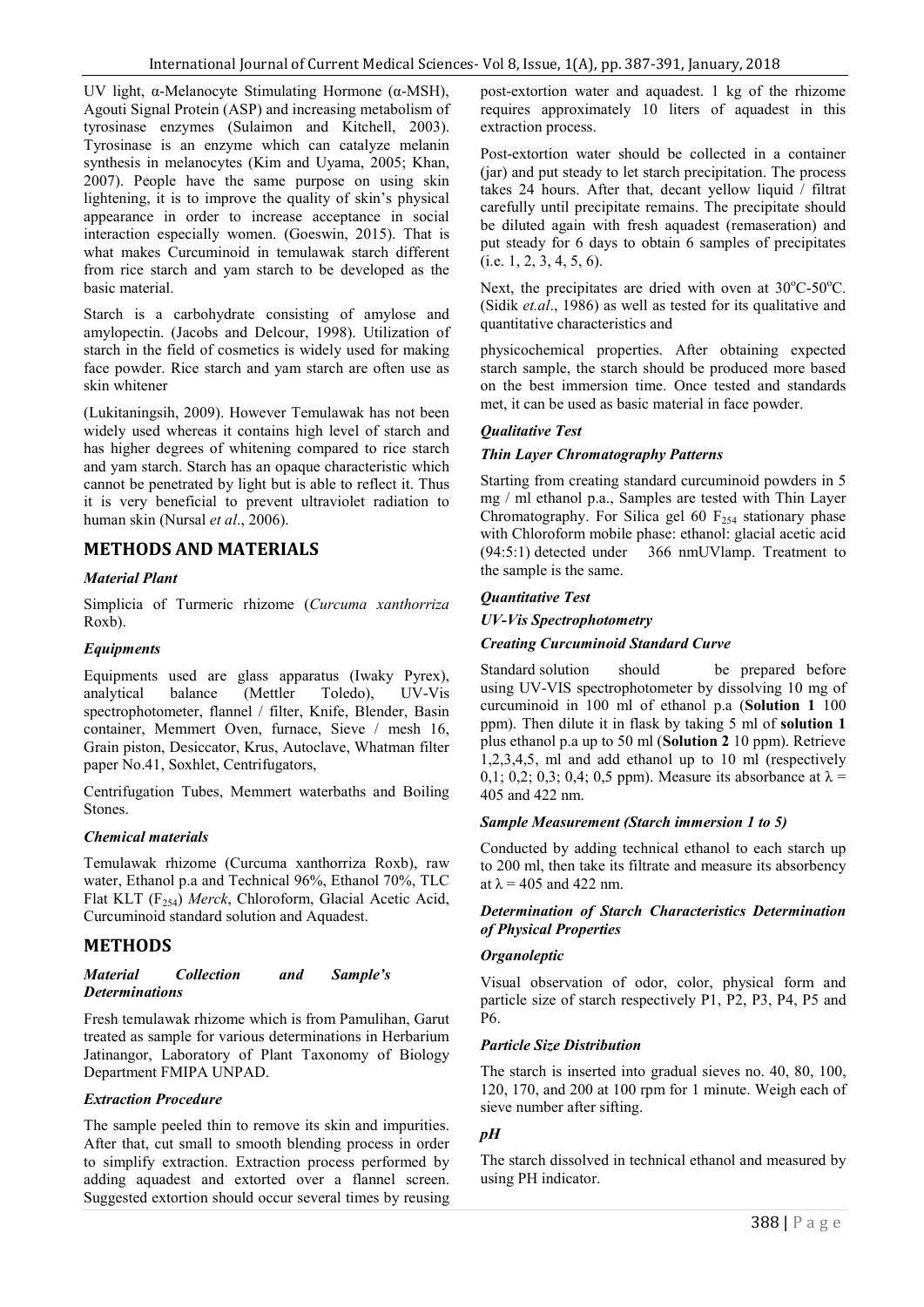#### *Determination of Physicalochemical Properties*

#### *Ash*

200 ml of toluene is saturated with50 of ml aquadest on a separating funnel After removing the water, 200 ml of saturated toluene should be added with 25 gr of sample and put into distillation flask and add boiling stones as well, then boil for 15 minutes and examine the distilled water.

## *LOD (Lost On Drying)*

Weigh 5 gr of sample, then insert into testing instrument and close. Wait for 3 minutes and the result would be shown by the instrument.

#### *Ash content*

Put 5 gr of sample into a dry weight-known krus (which is first heated in furnace and cooled down in a desiccator). Put it into a furnace with 100°C temperature for one hour and then raised the temperature up to  $300^{\circ}$ C for two hours and increase again up to  $500^{\circ}$ C for two hours until ash formed. Afterwards, cool down the ash-containing krus in a desiccator until its temperature reaches room temperature and weigh the ash. Ash content should be calculated by the following formula.

### **RESULTS**

#### *Determinations*

The results of determinations of temulawak is true to the temulawak sample that would be used in this research. It is Curcuma xanthorrhiza Roxb. Family: Zingiberaceae, Genus: Curcuma, Species: Curcuma xanthorriza Roxb.

# *Extraction*

# *Starch from Extraction Results*

6times immersion through the process of solvent remaseration performed once every 24 hours and results to Different colors of starch as follows

- P1 (first immersion) dark yellow
- P2 (second immersion) yellow
- P3 (third immersion) faded yellow
- P4 (fourth immersion) white yellow
- P5 (fifth immersion) white slightly yellow

P6 (sixth immersion) white



The starch results in changes of color caused by the replacement of the solvent every 24 hours in addition to remove the bitter taste of Temulawak. It also diminished the yellow color produced by curcuminoid. Prior to the use as the basic material in face powder, the starch should be tested. 2 kg of Temulawak is able to produce 350 gr of starch or respectively 17.5%.

#### *Qualitative Test*

| Sample         | <b>Rf Curcumin</b> | curcumin | <b>Rf demethoxy</b> Rf bisdemethoxy<br>curcumin |
|----------------|--------------------|----------|-------------------------------------------------|
| Curcuminoid    | 0,78               | 0,6      | 0.5                                             |
| P1             | 0,78               | 0,6      |                                                 |
| P <sub>2</sub> | 0,78               | 0,6      |                                                 |
| P3             | 0,81               | 0,62     |                                                 |
| P4             | 0,81               | 0,62     |                                                 |
| P5             | 0,78               | 0.56     |                                                 |
| P6             | 0.78               |          |                                                 |

Determination of ppm Level (Spektrofotometri UV-Vis) Curcuminoid Standard Curve

| $C$ (ppm) | Abs   |
|-----------|-------|
|           | 0,287 |
| 2         | 0,460 |
| 3         | 0,574 |
| 4         | 0,667 |
| 5         | 0,823 |



#### **Concentrations of Starch Samples**

|                |       | Concentration |  |
|----------------|-------|---------------|--|
| Sample         | Abs   | (ppm)         |  |
| P1             | 0.871 | 5.414         |  |
| P <sub>2</sub> | 0.743 | 4.413         |  |
| P <sub>3</sub> | 0.679 | 3.913         |  |
| <b>P4</b>      | 0.476 | 2.326         |  |
| <b>P5</b>      | 0.386 | 1.622         |  |
| P <sub>6</sub> | 0.224 | 0.355         |  |

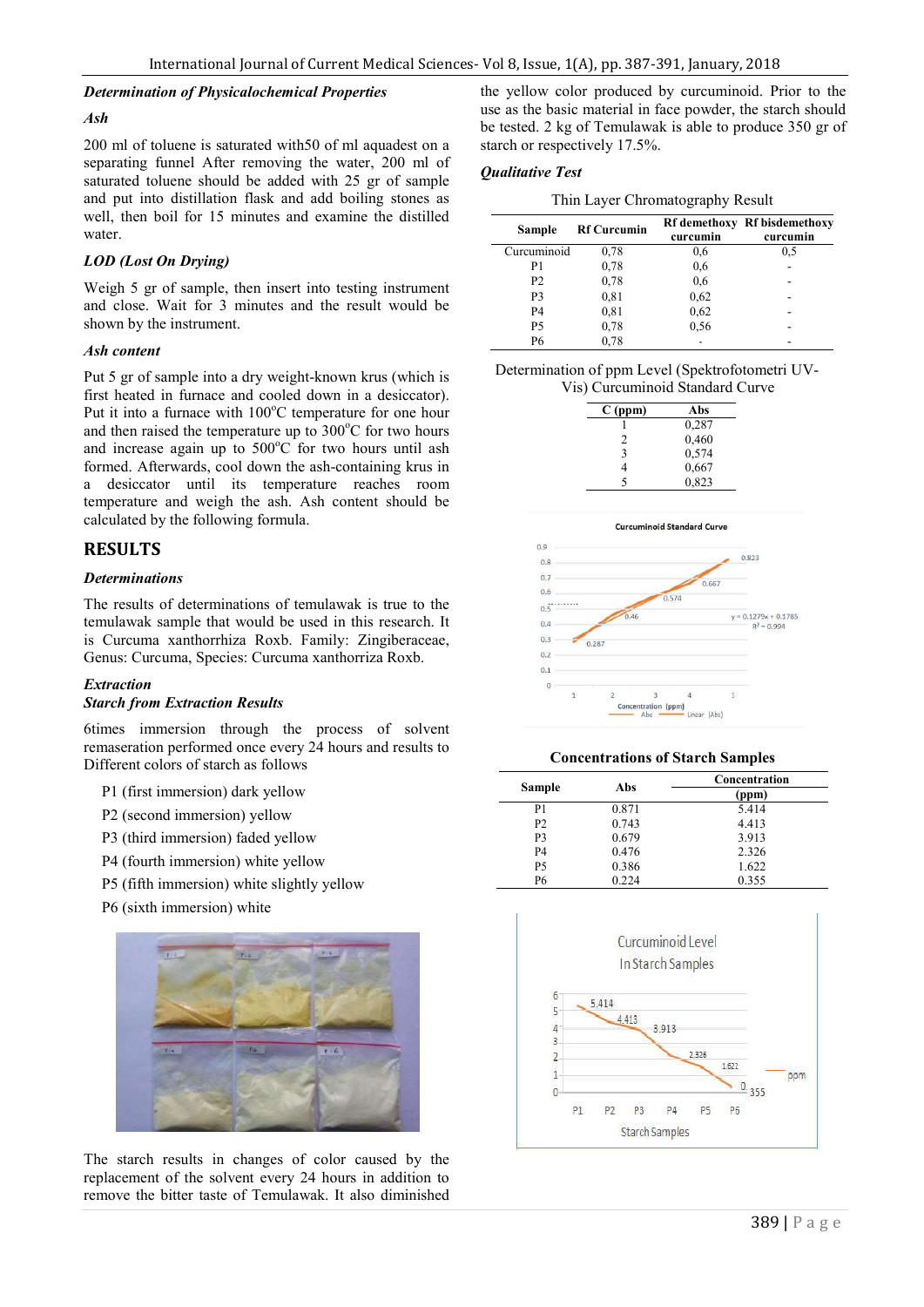*Organoleptic*

|      | Sample |    |           |    |                                                    |    |
|------|--------|----|-----------|----|----------------------------------------------------|----|
| Mesh | P1     | P2 | <b>P3</b> | P4 | Р5                                                 | Р6 |
| 40   |        |    |           | 0  |                                                    |    |
| 80   |        |    |           |    |                                                    |    |
| 100  |        |    |           |    | 4 grams 5 grams 5 grams 7 grams 7 grams 8 grams    |    |
| 120  |        |    |           |    | 8 grams 9 grams 9 grams 10 grams 10 grams 12 grams |    |
| 170  |        |    |           |    | 12 grams 10 grams 10 grams 7 grams 7 grams 6 grams |    |
| 200  |        |    |           |    | 6 grams 6 grams 6 grams 6 grams 6 grams 4 grams    |    |

**Particle Size Distribution**

# *pH*

Each sample is respectively 4 (P1 to P6).

| <b>Moisture</b> |               |                     |                        |                  |  |  |
|-----------------|---------------|---------------------|------------------------|------------------|--|--|
| No.             | <b>Sample</b> | Sample<br>number(g) | distilled<br>water(ml) | moisture $(\% )$ |  |  |
|                 | P1            | 25                  |                        |                  |  |  |
| 2               | P2            | 25                  |                        |                  |  |  |
| 3               | P3            | 25                  |                        |                  |  |  |
|                 | P4            | 25                  |                        |                  |  |  |
| 5               | P5            | 25                  |                        |                  |  |  |
|                 | Р6            | 25                  |                        |                  |  |  |

#### **LOD (Lost On Drying)**

| No. |                | Sample       | LOD(%) |
|-----|----------------|--------------|--------|
|     | Sample         | number $(g)$ |        |
|     | P1             |              | 5,221  |
| 2.  | P <sub>2</sub> |              | 5,223  |
| 3.  | P3             |              | 5,214  |
| 4.  | P <sub>4</sub> |              | 5,242  |
| 5.  | P <sub>5</sub> |              | 5,216  |
| 6.  | Р6             |              | 5,228  |

Ash Content

| No. | Sample         | Krus   | Krus +<br>Sample | $Krus +$<br>Ash | Ash<br>$in\%$ |
|-----|----------------|--------|------------------|-----------------|---------------|
| 1.  | P1.            | 29,001 | 30,524           | 28,975          | 1,6785        |
| 2.  | P2             | 28,892 | 30,475           | 28,915          | 1,4529        |
| 3.  | P <sub>3</sub> | 25,742 | 26,775           | 25,756          | 1,3553        |
| 4.  | <b>P4</b>      | 25,742 | 26,775           | 25,756          | 1,3553        |
| 5.  | <b>P5</b>      | 25,243 | 26,486           | 25,259          | 1,2872        |
| 6.  | Р6             | 25,243 | 26,486           | 25,259          | 1,2872        |

# **DISCUSSION**

The biggest chemical content in temulawak is starch and its yellow color caused by the presence of curcumin. (Koswara, 2012). In this research, 350 gr of starch resulted from 2 kg of fresh temulawak or respectively 17.5%.

in cosmetics. Commonly used basic materials in face powder are rice starch and yam starch (Queen Inka, *et al*., 2015). In this research, we found that Temulawak starch is different from other kinds of starch in general because of its yellow color and it does not rot quickly compared to rice starch and yam starch in its immersion process.

The immersion consumed 6 days with 6 times replacement of the solvent for 24 hours in order to identify the color change and the level of curcuminoid. The qualitative test by TLC shows that the longer the immersion time, the curcuminoid spots become less visible and no RF value found in it.

The highest level of curuminoid found in sample P1 respectively 5.414. But it is still considered low. Despite the facts, the characteristics and physicochemical properties are suitable for face powder's basic material.

The organoleptic test shows that P1 to P4 still have its original distinctive aroma but acceptable and appropriate to be traditional face powder's material. The yellow color of temulawak starch should also become natural color of face powder. The softness and the coolness of the starch might be good values to cold face powder product in the future. The particle size tested by using granulometry; P1 to P3 have each value respectively 0.088 mm (88μm) and P4 to P6 have each value respectively 0.125 mm (125μm) which passes through mesh 120 and 170. After going through grinding process, the granules become smaller respectively 0.074 mm (74μm) at mesh 200; so it is acceptable to use as face powder's basic material. Because the smaller the particle size, the level of irritation become smoother and lower to human skin. Thus it is safe to use in face powder production.

The PH value of each starch is respectively 4 and this corresponds to human facial skin PH value (4.5-6). The moisture is 4% for each tested starch and it meets the standard  $($  <math>10\%</math>), LOD ( Lost On Drying) is 5% and the value meets the standard for making face powder. The granules are respectively 2-5% (Lachman, 1994), and the ash content is 1% of which the value meets the standard  $(\leq17\%)$  as well.

| Organoleptic  | <b>Sample</b>                                                                         |                       |              |                                             |                                          |                                        |
|---------------|---------------------------------------------------------------------------------------|-----------------------|--------------|---------------------------------------------|------------------------------------------|----------------------------------------|
|               | P1                                                                                    | P2                    | P3           | <b>P4</b>                                   | <b>P5</b>                                | <b>P6</b>                              |
| Odor          | Temulawak distinctive                                                                 | Temulawak distinctive |              | Temulawak distinctive Temulawak distinctive | No distinctive aroma                     | No distinctive                         |
|               | $aroma (++)$                                                                          | $aroma (++)$          | aroma $(++)$ | aroma $(++)$                                |                                          | aroma                                  |
| Color         | dark yellow                                                                           | vellow                | faded yellow | white yellow                                | white yellow slightly                    | white                                  |
| Physical form | soft and                                                                              | soft and              | soft and     | soft and                                    | soft and                                 | soft and                               |
|               | cool                                                                                  | cool                  | cool         | cool                                        | cool                                     | cool                                   |
| Particle size | $0.088$ mm(88 $\mu$ m)/mesh 0.088 mm(88 $\mu$ m)/mesh 0.088 mm(88 $\mu$ m)/mesh<br>70 | 70                    | 170          | $0.125$ mm( $125 \mu m$ )<br>/mesh $170$    | $0.125$ mm( $125 \mu m$ )<br>/mesh $170$ | 0.125<br>$mm(125\mu m)$<br>/mesh $170$ |

\*) particle size after grinding for each sample: 0,074 mm(74 μm).

The obtained starch would be developed as the basic material in face powder. Previously there have been researches on temulawak starch as foodstuffs (Agustina, 2014, Sidik *et al*, 1986). However, there might be no one who has developed it as basic material

# **CONCLUSION**

This research shows that Temulawak starch is acceptable as basic material in making face powder cosmetic. Based on the qualitative and quantitative test